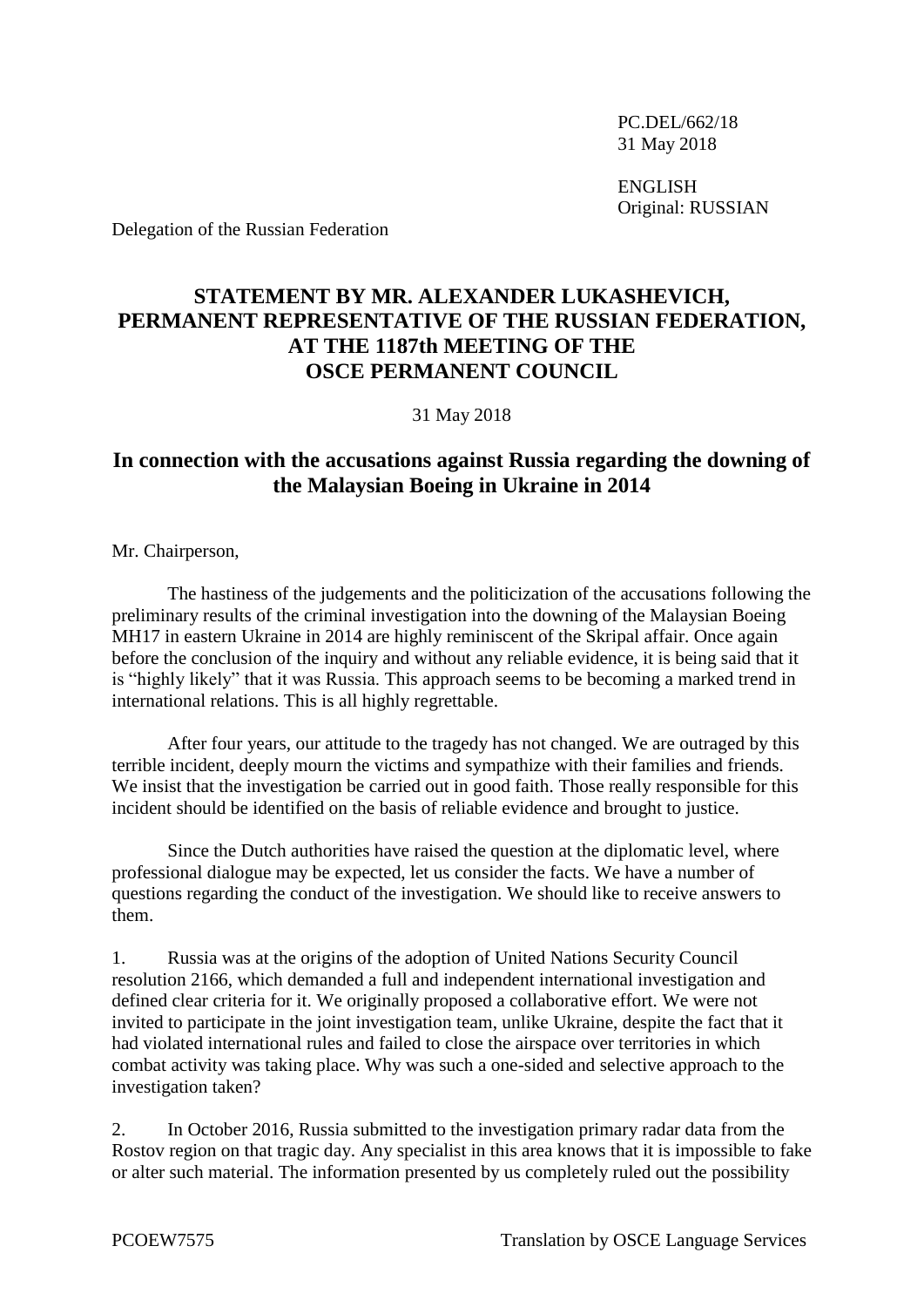that the missile that downed the Boeing was launched from territory under the control of the militia. Why was this information not included in the case? Do the Dutch investigators intend to give us an official answer to the question regarding the primary radar information?

3. Why has Ukraine failed to present data from its radar observations, although it is known to have at least three radar installations on its territory? Where are the satellite images that the United States of America promised immediately after the disaster?

4. The accusations that Russia has not co-operated with the investigation are completely unfounded. Let us take a look at the facts. In July 2016, Dutch experts and investigators visited Moscow and conducted intensive consultations with Russian experts. The Office of the Russian Prosecutor General reacted promptly and fully at all times to requests for legal assistance. At the request of the Dutch experts, technical and design information regarding the Buk missile system were declassified and made available to the investigation. The results of the full-scale test conducted by AO Kontsern VKO Almaz-Antey, the manufacturer of this type of missile, were presented. Why was this information ignored in the final report of the Dutch Safety Board on the technical reasons for the downing of the Boeing, which was itself full of inconsistencies and inaccuracies? Why did the joint investigation team say nothing at the press conference about the assistance in the investigations provided by us?

5. The Office of the Russian Prosecutor General is currently considering two further requests for legal assistance. Why has the joint investigation team failed to wait for our reaction and issued its version of the events before the investigation has been officially concluded?

6. Since 2014 there has not been one single special briefing in the UN Security Council regarding the conduct of the investigation into the plane crash. Why is the transparency of the investigation not being ensured?

7. The investigation is based on dubious research in social media by bloggers from the Bellingcat agency, which has already been exposed for manipulating facts. Do you seriously propose to rely on such data? Does this mean that now any blogger can come out with a theory that will be supported by States? Where, if you please, is there something like real evidence, apart from retouched photos from a dubious website? After all, the Dutch experts visited the site of the tragedy, talked with local inhabitants and collected material. Let's see it.

Now to the alleged involvement of Russian armed forces in the tragedy and the intact engine casing of the Buk anti-aircraft missile shown at the press conference. Evidently, the spokespersons prefer not to reveal the date and place where this engine was discovered or the people who presented this unit to the investigation board.

This question has been studied in detail in the Russian Ministry of Defence. The serial number on this missile engine indicates conclusively that it was manufactured in 1986 in the Soviet Union. I would recall for your information that the warranty period for the use of this type of anti-aircraft missile is 15 years. The time limit given by the manufacturer can be extended by five years, but only twice. After 25 years, all Buk missiles without exception are decommissioned and recycled. The further use of these products, above all because of the unsafe nature of the propellant charges, poses a direct threat to the lives of military personnel.